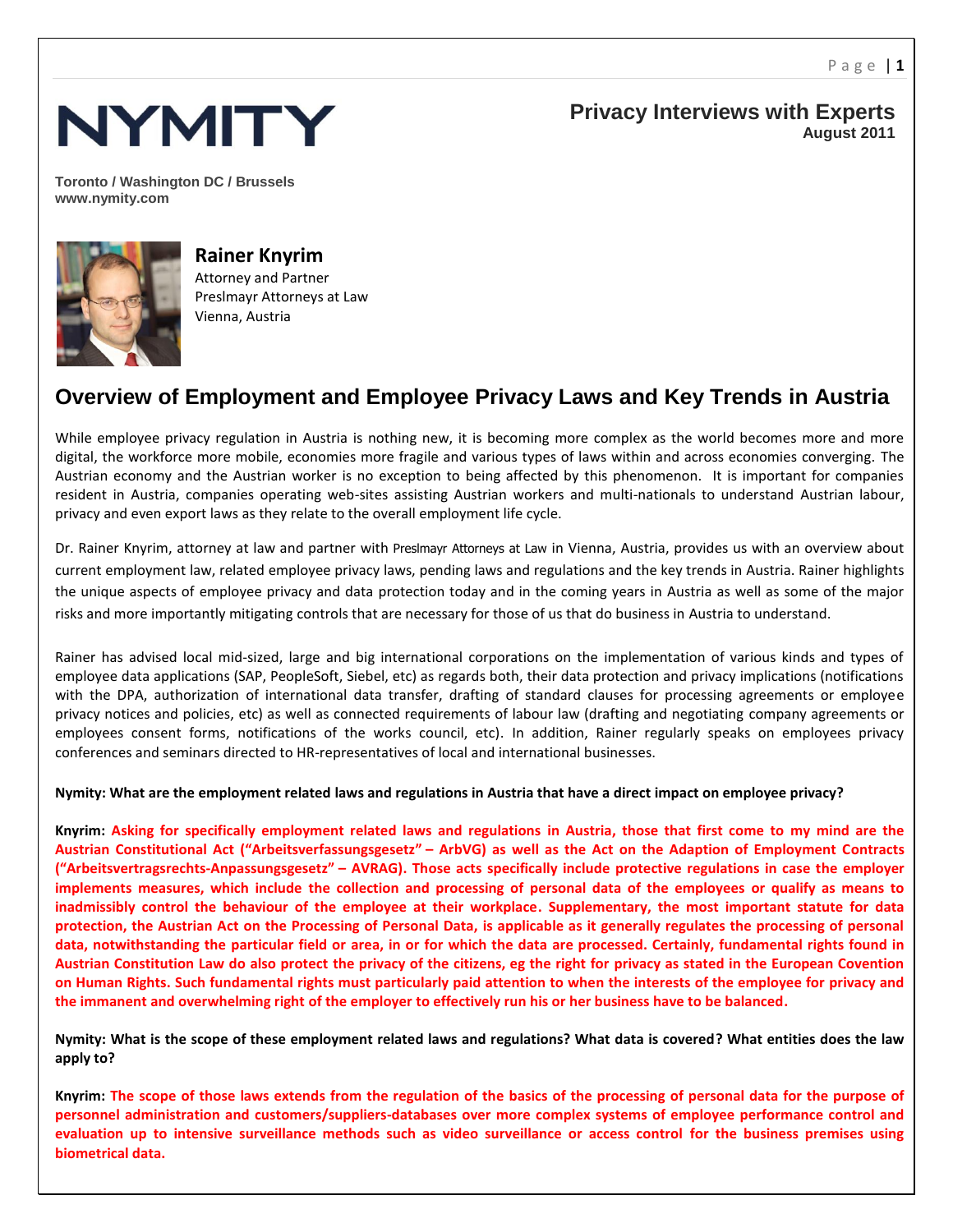**The regulations, basically, cover any processing of personal data with regard to the employees. It is not the question, which kinds of data are processed, but to what extent and intensity data of the employees are processed. Most of the provisions, however, do only apply to entities (in the meaning of corporations, partnerships as well as sole proprietorships, in which a works council is established), such as the relevant provisions of the ArbVG. The rest is applicable to all businesses implementing employee data applications, respectively measures likely to control the employees.**

**Nymity: Does the law apply outside of its jurisdiction, be it a state, province or country?** 

**Knyrim: The employment related laws having direct impact on employee privacy do not apply outside Austria's jurisdiction. The same is true with respect to the regulations mentioned above under question 1 (Constitutional as well as the Austria Act on the Processing of Personal Data).**

**Nymity: What are the employee privacy and security related laws and regulations in Austria?**

**Knyrim: See question 1 above.**

**Nymity: What is the scope of the law? What data is covered? What entities does the law apply to?**

**Knyrim: See question 2 above.**

**Nymity: Does the law apply outside of its jurisdiction, be it a state, province or country?** 

**Knyrim: See question 3 above.**

**Nymity: What are the employee consent requirements?**

**Knyrim: The most important regulations requiring the explicit consent of the employee are Sect 96 para 1 no 3 ArbVG, respectively. Those provisions require such consent in case the employer implements or makes use of so called measures likely to control the behaviour of the employees. Whereas, Sect 96 para 1 no 3 ArbVG refers to businesses having established a works council and substitutes the consent of every single employee by the conclusion of the company agreement, the requirement of Sect. 10 para 1 AVRAG applies supplementary, if no works council exists. In this case, the consent of every single employee must be obtained.**

**Nymity: In general what does the employee privacy law/regulation require, by privacy principle?**

**Knyrim: Generally, the employee privacy laws and regulations require – as is a general principle of Austrian privacy and data protection law - that personal data of the employees are only processed to the extent absolutely necessary for the respective purpose. Furthermore, those regulations require the employer as the data controller to effectively inform the employees on the data processed as well as on any alterations or amendments of/to the processing of personal data. The laws follow the system that in case a works council is established – the employee's interests regarding privacy are represented by this body.**

**Nymity: What are the works council and union laws/regulations that relate to employee privacy and data protection?** 

**Knyrim: The works council and union laws/regulations that relate to the employee's privacy are found in the Labour Constitutional Act. The relevant provisions can be found between Section 89 and 97. For a company's respectively businesses, which did not establish a works council, Sect 10 para 1 of the AVRAG is relevant as well.**

**Nymity: How have most companies addressed the risks these laws raise in an effective manner?** 

**Knyrim: The awareness of companies regarding the risks raised by these laws is increasing, but the measures addressing them should already be more developed. Some companies voluntarily establish a so called data protection officer who is responsible for the compliance with data protection regulations. Otherwise observance of privacy and data protection related issues usually is delegated to the general compliance department of the companies; as those departments usually have to cover many areas of regulatory laws, data protection, unfortunately, does often play a minor role, only. Some of my new clients often do not have implemented any risk addressing measures regarding proper and admissible processing of employee data, yet. In general, it can be concluded that Austrian companies do not have effective measurements incorporated in order to address the risks timely. Usually, once a project is started, data protection issues have not been taken into account, properly. Once the project is already in the**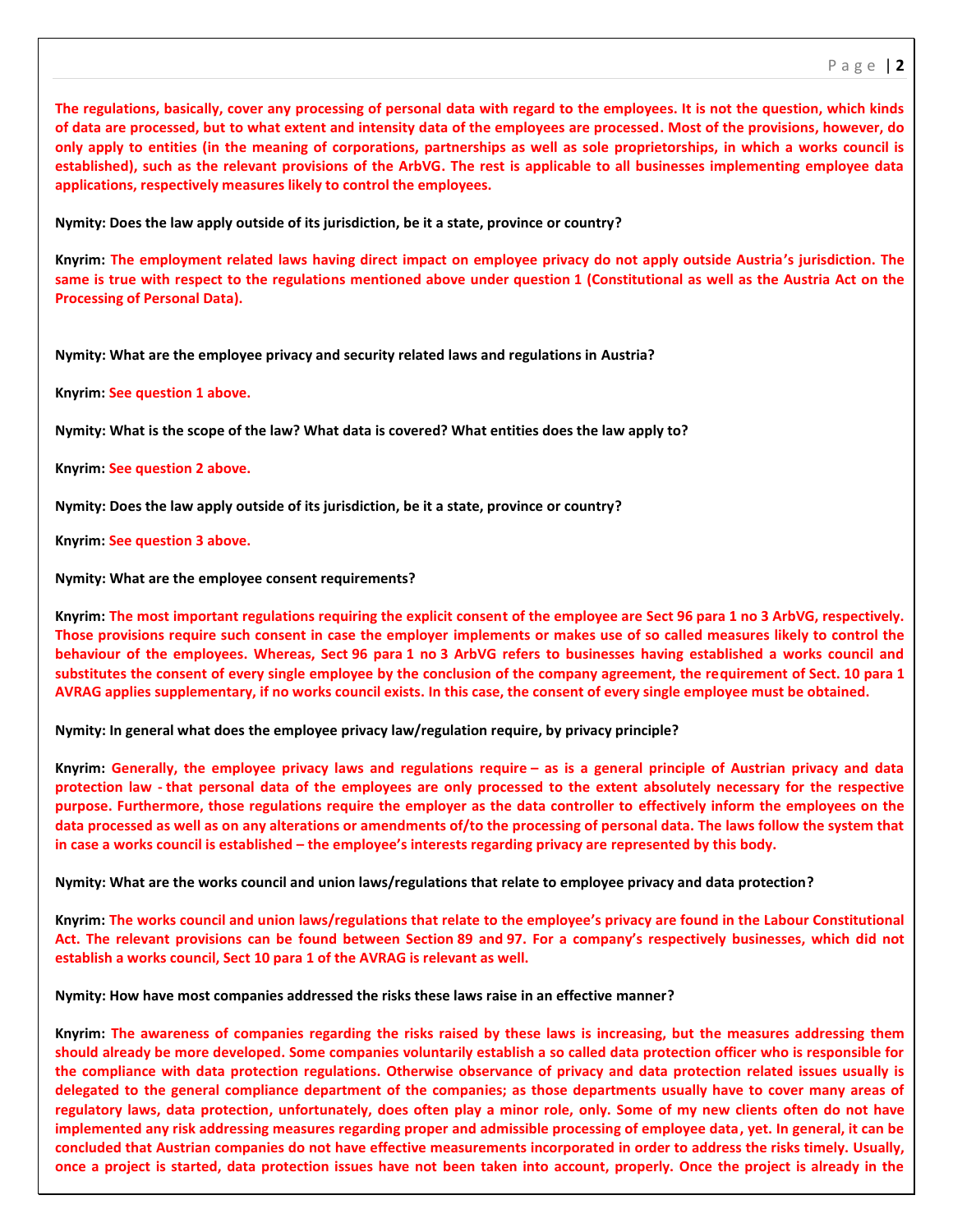**course of actual implementation, data protection measures are imposed to the extent compatible with the already set up systems and implementation plans.**

**Nymity: Do you have a Data Protection Authority or regulator and if so who is the Data Protection Authority or regulator?** 

**Knyrim: Yes, in Austria, there is established a Data Protection Authority ("Datenschutzkommission" - DPA) located in Vienna.**

**Nymity: Is there a Registration/Notification requirement of a company with the Data Protection Authority or regulator for collecting and/or processing Employee Personal and Sensitive Personal Data?**

**Knyrim: Austrian data protection law imposes extensive registration, respectively notification requirements for companies processing personal data. At first, companies processing personal data have to officially register themselves as controllers with the DPA-. Secondly, those controllers have to evaluate, whether their data applications, in which personal data are processed were subject to the duty of notification. There is only a limited number of standard applications enacted, which exempt a data application completely falling under such standard from this notification-duty.**

**The notification duty covers both, the processing of "normal" as well as sensitive personal data. However, in case a data application processes sensitive personal data, the "risk" that the applications is subject to notification rises significantly, as well as that the application may not "go live" until the DPA has rendered its prior approval. Usually, data applications processing sensitive data as well as criminal data, indeed, are subject to the prior approval procedure of the DPA.**

**Nymity: If your Data Protection Authority is active, what has been their primary focus relating to employee privacy? What types of fines have they issued during the last calendar year if any?**

**Knyrim: The Austrian DPA sees its primary role in the notification procedure, which is very strict, not in fining. Moreover, I cannot even provide for a rough statement, since data on fines for such administrative violations are not publicly available and not subject to any statistics.**

**Nymity: Are there laws/regulations regarding international transfers of Employee Personal or Sensitive Personal Data?**

**Knyrim: Austrian data protection law does not know any laws or regulations specifically regulating the international transfer of personal or sensitive data of employees. This issue is generally addressed in the Austrian Data Protection Act. However, any time an international transfer of the personal data of an employee is intended even within a group of companies, special attention must be paid to the purposes of such transmission. Specialized legal assistance is recommended regarding those questions.**

**Nymity: Is there new or pending draft employee related data protection law(s) or regulations? What will they require companies to do? Is there an English version and if so where would it be located?** 

**Knyrim: To my knowledge, there is currently no pending draft for any employee related data protection law, or although there have been political discussions. However, as Germany is in the process of enacting such regulation, I expect Austria to wait until the final result of this legislation process, probably, even until the first experiences with the new German Act have been evaluated, before work will be spent by the legislative bodies to draft and adopt any laws particularly addressing the collection and transfer of personal data of employees.**

**Nymity: What are the expected next steps for the new draft employee data protection law or regulations? Will it be passed as is? Will the law require additional regulations to be written? What do you see as the timeline for its passage and the activities needed to make it effective, if indeed it is to pass?** 

**Knyrim: Please see my answer to the previous question.**

**Nymity: Currently what are the employee privacy and data protection practices that are common in your country?**

**a. Do most companies have internal employee privacy policies and external privacy notices for their applicants and employees?**

**Knyrim: Internal employee privacy policies are emerging and becoming more common within Austrian companies; however, for the time being, such policies are still the exception and are mostly found in the Austrian subsidiaries of multinational**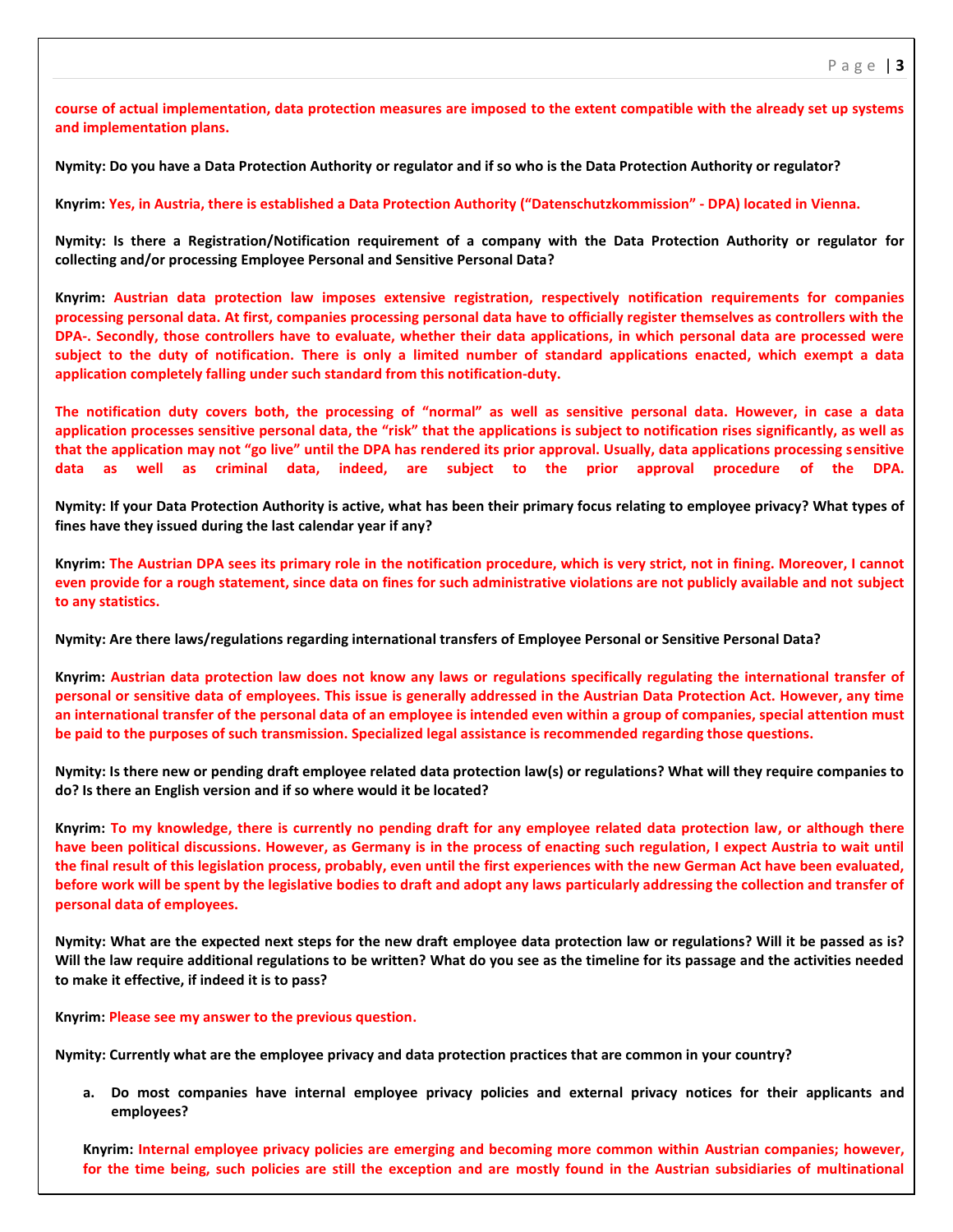**groups of companies. The same is true with respect to external privacy notices for applicants and employees. From my experience I can say that it is a matter of the ideology or ethical approach of a company, whether it does provide employees or applicants for such policies. Hence, most companies have not paid as high attention as necessary to such policies, yet.**

**b. Are there specific privacy related laws that apply to applicants?**

**Knyrim: No, there aren't any specific privacy related laws existing, which apply to applicants. Privacy issues of applicants have to be qualified and evaluated under the general rules of the Austrian data protection act. Nevertheless, just recently the standard application for personnel administration was amended with basic data of applicants, exempting the collection of their basic data from the duty of notification.**

**Besides this privacy related regulation, a special act obliges employers to treat applicants equally. This act does also prohibit employers to ask applicants certain questions regarding topics such as family planning, their marital status, religious beliefs and/or ethnic origin, etc. Violation of this Act may lead to administrative sanctions and damage claims of unequally treated applicants.**

**c. How do most companies address applicant and employee background checks for criminal and credit problem related activities? Are there certain restrictions that apply to the process?**

**Knyrim: In Austria, companies do not have any legal right to check the employee's background with respect to criminal sentences or credit problems. Such data are specially protected under the Austrian data protection act. If a company would process such data, prior consent of the data protection authority was necessary and presumably not obtained.**

**The collection and processing of information on criminal sentences of the employee may only the eligible once a certificate of good character is required under any laws or codes particularly regulating the terms and conditions a particular profession or job may be exercised and which the applicant is applying for.**

**d. How do most companies address various forms of employee testing, be it psychological, skills, drug or alcohol related testing? What employee rights are protected by law related to employee testing?**

**Knyrim: If a company or another employer wants to perform a test of their employees, the general rule is that the interests of the employees have to be balanced with any immanent needs of the employer regarding the knowledge of the result of the test of each employee. Generally, skill tests are admissible only as long as they are required for a valid purpose pursued by the employer. However, privacy protective measures have to be taken into account. In this regard, it has to be assured that no sanctions may be imposed on the employees due to the results of such tests.**

**e. How do most companies address employee data security and eMail and internet monitoring? Have organizations implemented additional employee monitoring measures? If so, what do these monitoring measures included? What employee rights are protected by law from employee monitoring?**

**Knyrim: Many companies have already implemented employee data security policies as well as acceptable use policies for the purpose to regulate the use of the business email-account and internet access. Those policies usually do also include some provisions for internet monitoring, respectively the admissible use of it. Usually, such policies prohibit entering websites with pornographic, criminal or gambling related content. In this respect, however, internet monitoring does not include control of the internet behaviour of the employees and, hence, does not allow the employers to trace and store the history of the internet-use of the employees to an extent which exceeds its necessity for technical reasons. It may be conducted by blocking the access to webpage with said content.**

**So far, in Austria, companies have implemented employee monitoring measures including telephone conversations in order to prohibit employees to extensively use the business phone at work for private calls. In this regard, the Austrian Supreme Court has decided that a telephone monitoring system requires consent of the works council, which records all numbers dialled, the length of such calls, date and time and its costs. The fact that the employees could press a button to indicate that a call was private, for which calls the four last digits of the number dialled were collected, did not make any difference. The system was too intrusive in the eyes of the court and provided the employer possibilities to control the workforce he would not have had by conducting admissible controls every now and then. Nevertheless, private calls to a certain extent (as long as absolutely necessary and urgent for the employee) must always be admissible for employees. The same is true for any use of the internet or the business email address.**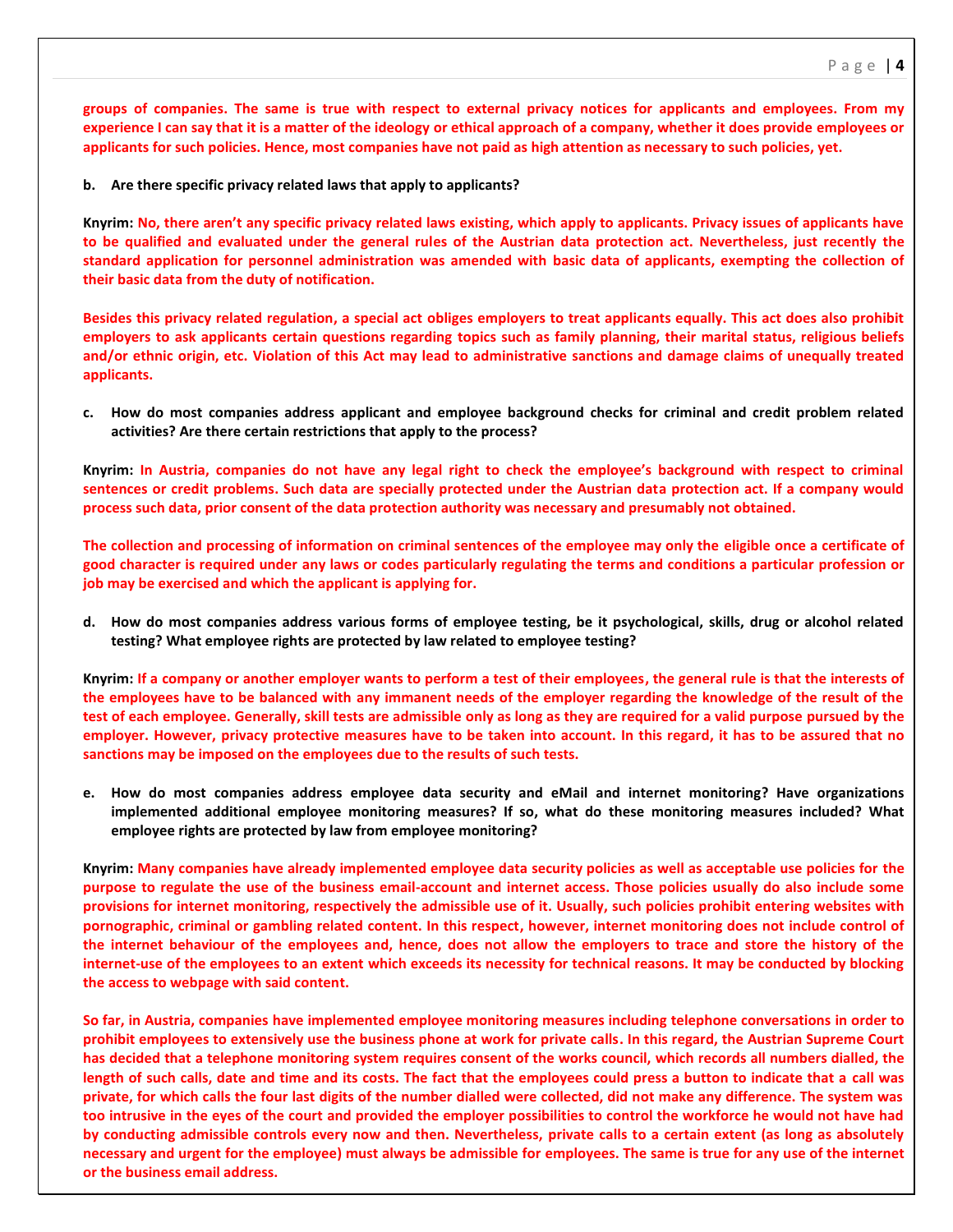**f. How are most companies addressing international transfers and contracting with controllers, service providers (vendors/suppliers and their sub-vendors/suppliers, when it relates to employee personal and sensitive personal data?** 

**Knyrim: Companies in Austria usually try to address transfers of personal data within the subsidiaries of the group by the conclusion of data transfer or data processing agreements pursuant to the Model rules provided for by the European Union (Standard Contractual Clauses); another possibility is the adoption of Binding Corporate Rules ('BCRs') with the company and have them authorized with a DPA of the European Union. Once BCR's have been authorized by such DPA, the Austrian DPA does not examine and evaluate the content of the BCR's (and hence recognizes the decision of the foreign DPA located within the EU) but only determines whether the topic or purposes of the data transfer is covered by the respective BCRs.**

**In case the international data transfer does require authorization of the DPA, it is very favorable if the recipient can be qualified as a processor (eg by limiting his/her ability to handle the data solely on instruction of the data exporter), as such processing of data is more likely to be authorized than a data transfer to another controller located in a third country.**

**g. What about whistle-blowing hotline requirements? Are special measures necessary for implementing such hotlines?**

**Knyrim: The ADPA does not contain specific regulations concerning whistle-blowing hotlines, neither does any other Austrian law. The legitimacy of such hotlines, thus, has to be evaluated according to general rules and principles. The DPA has, indeed, not published any guidelines for the structure of such hotlines, but has - at least - rendered four decisions on the notifications of whistle-blowing systems, especially on the legitimacy of the data transfer to an US-based mother company of the Austrian subsidiary. Those decisions provide for some guidance on the legitimate basis for the processing of specific types of personal data within such systems nationally and internationally, the structure of the systems and the use of processors.**

**As whistle-blowing systems usually qualify as a measure likely to control the employees, the obligatory conclusion of a company agreement (in case a works council exists) could be named as a specific requirement for their legitimacy. Furthermore, the implementation of the system is subject to prior approval of the DPA, as data relating to criminal offenses might be processed via the hotline.**

**h. What are companies doing about employee privacy issues that arise during e-Discovery and forensic research into security breaches, Foreign Corrupt Practices Act/Briber Act violations, fraud and cyber-attacks?**

**Knyrim: In such cases, companies do have to observe the general obligation of a data breach notification addressed to the data subjects. Such notification is required once personal data get lost or transmitted to a receiver or processor not eligible to access or somehow process those data. As also Austrian companies have been subject to various cyber attacks in the past few months, I expect the companies to spend more funds for IT-security, finally.**

**As I have not heard of the foreign corrupt practices act/prior act, I cannot make any comments to those regulations.**

**i. Are there special employee regulations or industry codes for the cyber world, such as for behavioural marketing, on-line tracking, placement of cookies, geo-location services, mobile devices, social networks, payment processing, and so on?**

**Knyrim: No, there are currently no specific regulations in place on those issues. They have to be evaluated under general principles and according to the provisions of the ADPA respectively the Telecommunications Act. However, as the EU e-privacy directive 2002/58/EC has been amended by directive 2009/136/EG, new special regulations for the declaration of consent for the use of cookies on websites have to be implemented to the Telecommunications Act now. Drafts for the amendment are already existing, an entry into force of the amendment is expected not before late 2011.**

**Are there other special employee regulations or industry codes that have not been discussed?**

**Knyrim: No, there are no other relevant codes existing.**

**Nymity: What are the hot topics in employee data protection and privacy in your country? What are the risks and what are you recommending to clients to address those risks?**